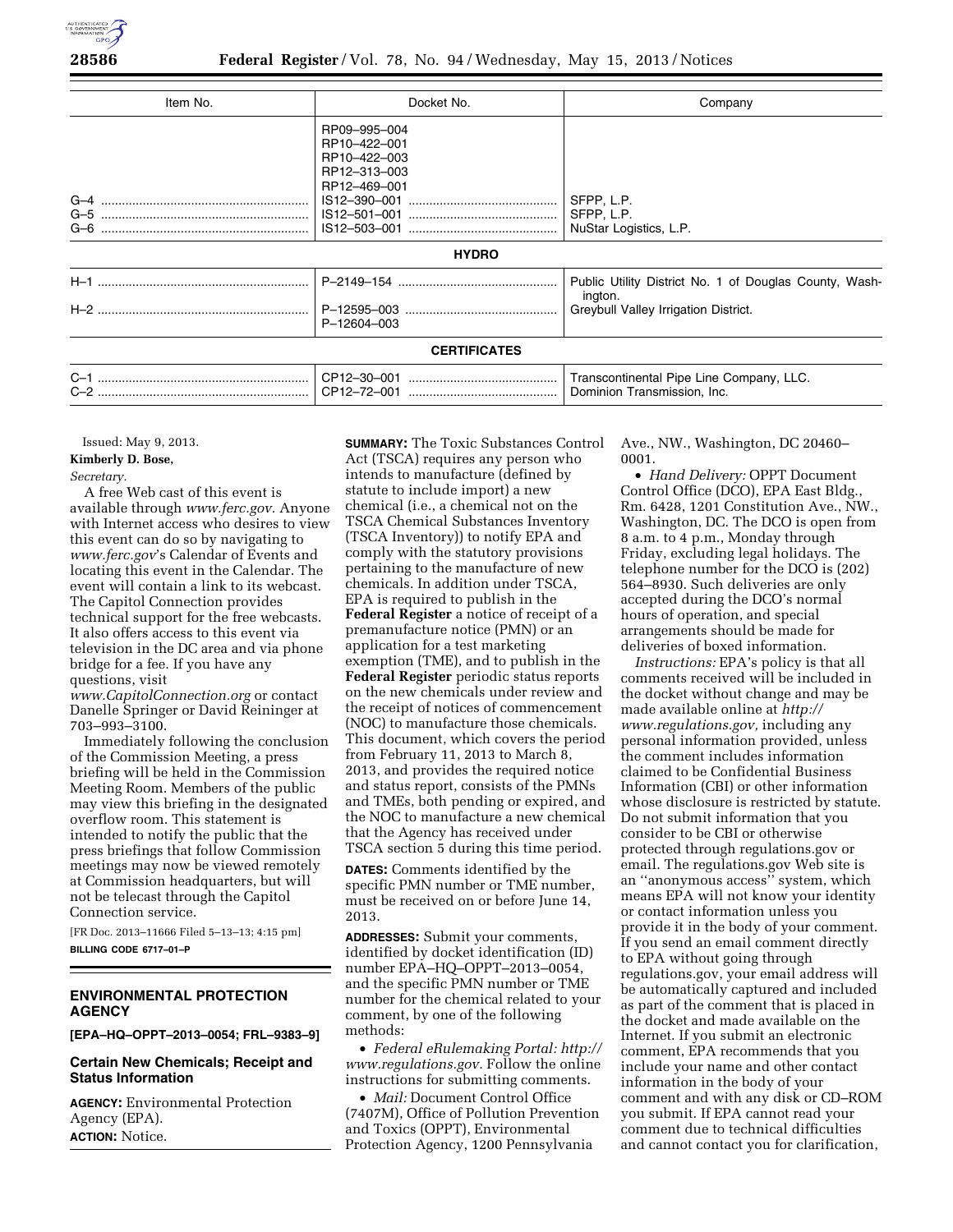EPA may not be able to consider your comment. Electronic files should avoid the use of special characters, any form of encryption, and be free of any defects or viruses.

*Docket:* All documents in the docket are listed in the docket index available at *[http://www.regulations.gov.](http://www.regulations.gov)* Although listed in the index, some information is not publicly available, e.g., CBI or other information whose disclosure is restricted by statute. Certain other material, such as copyrighted material, will be publicly available only in hard copy. Publicly available docket materials are available electronically at *[http://www.regulations.gov,](http://www.regulations.gov)* or, if only available in hard copy, at the OPPT Docket. The OPPT Docket is located in the EPA Docket Center (EPA/DC) at Rm. 3334, EPA West Bldg., 1301 Constitution Ave. NW., Washington, DC. The EPA/DC Public Reading Room hours of operation are 8:30 a.m. to 4:30 p.m., Monday through Friday, excluding legal holidays. The telephone number of the EPA/DC Public Reading Room is (202) 566–1744, and the telephone number for the OPPT Docket is (202) 566–0280. Docket visitors are required to show photographic identification, pass through a metal detector, and sign the EPA visitor log. All visitor bags are processed through an X-ray machine and subject to search. Visitors will be provided an EPA/DC badge that must be visible at all times in the building and returned upon departure.

**FOR FURTHER INFORMATION CONTACT:** *For technical information contact:* Bernice Mudd, Information Management Division (7407M), Office of Pollution Prevention and Toxics, Environmental Protection Agency, 1200 Pennsylvania Ave., NW., Washington, DC 20460– 0001; telephone number: (202) 564– 8951; fax number: (202) 564–8955; email address: *[mudd.bernice@epa.gov.](mailto:mudd.bernice@epa.gov)* 

*For general information contact:* The TSCA-Hotline, ABVI-Goodwill, 422 South Clinton Ave., Rochester, NY 14620; telephone number: (202) 554– 1404; email address: *[TSCA-](mailto:TSCA-Hotline@epa.gov)[Hotline@epa.gov.](mailto:TSCA-Hotline@epa.gov)* 

## **SUPPLEMENTARY INFORMATION:**

### **I. General Information**

#### *A. Does this action apply to me?*

This action is directed to the public in general. As such, the Agency has not

attempted to describe the specific entities that this action may apply to. Although others may be affected, this action applies directly to the submitter of the PMNs addressed in this action.

## *B. What should I consider as I prepare my comments for EPA?*

1. *Submitting CBI.* Do not submit this information to EPA through regulations.gov or email. Clearly mark the part or all of the information that you claim to be CBI. For CBI information in a disk or CD–ROM that you mail to EPA, mark the outside of the disk or CD–ROM as CBI and then identify electronically within the disk or CD–ROM the specific information that is claimed as CBI. In addition to one complete version of the comment that includes information claimed as CBI, a copy of the comment that does not contain the information claimed as CBI must be submitted for inclusion in the public docket. Information so marked will not be disclosed except in accordance with procedures set forth in 40 CFR part 2.

2. *Tips for preparing your comments.*  When submitting comments, remember to:

i. Identify the document by docket ID number and other identifying information (subject heading, **Federal Register** date and page number).

ii. Follow directions. The Agency may ask you to respond to specific questions or organize comments by referencing a Code of Federal Regulations (CFR) part or section number.

iii. Explain why you agree or disagree; suggest alternatives and substitute language for your requested changes.

iv. Describe any assumptions and provide any technical information and/ or data that you used.

v. If you estimate potential costs or burdens, explain how you arrived at your estimate in sufficient detail to allow for it to be reproduced.

vi. Provide specific examples to illustrate your concerns and suggest alternatives.

vii. Explain your views as clearly as possible, avoiding the use of profanity or personal threats.

viii. Make sure to submit your comments by the comment period deadline identified.

#### **II. Why is EPA taking this action?**

EPA classifies a chemical substance as either an ''existing'' chemical or a "new" chemical. Any chemical substance that is not on EPA's TSCA Inventory is classified as a ''new chemical,'' while those that are on the TSCA Inventory are classified as an ''existing chemical.'' For more information about the TSCA Inventory go to: *[http://www.epa.gov/opptintr/](http://www.epa.gov/opptintr/newchems/pubs/inventory.htm)  [newchems/pubs/inventory.htm.](http://www.epa.gov/opptintr/newchems/pubs/inventory.htm)* Anyone who plans to manufacture or import a new chemical substance for a nonexempt commercial purpose is required by TSCA section 5 to provide EPA with a PMN, before initiating the activity. Section 5(h)(1) of TSCA authorizes EPA to allow persons, upon application, to manufacture (includes import) or process a new chemical substance, or a chemical substance subject to a significant new use rule (SNUR) issued under TSCA section 5(a), for ''test marketing'' purposes, which is referred to as a test marketing exemption, or TME. For more information about the requirements applicable to a new chemical go to: *[http://www.epa.gov/](http://www.epa.gov/oppt/newchems)  [oppt/newchems.](http://www.epa.gov/oppt/newchems)* 

Under TSCA sections 5(d)(2) and 5(d)(3), EPA is required to publish in the **Federal Register** a notice of receipt of a PMN or an application for a TME and to publish in the **Federal Register**  periodic status reports on the new chemicals under review and the receipt of NOCs to manufacture those chemicals. This status report, which covers the period from February 11, 2013 to March 8, 2013, consists of the PMNs and TMEs, both pending or expired, and the NOCs to manufacture a new chemical that the Agency has received under TSCA section 5 during this time period.

### **III. Receipt and Status Reports**

In Table I. of this unit, EPA provides the following information (to the extent that such information is not claimed as CBI) on the PMNs received by EPA during this period: The EPA case number assigned to the PMN, the date the PMN was received by EPA, the projected end date for EPA's review of the PMN, the submitting manufacturer/ importer, the potential uses identified by the manufacturer/importer in the PMN, and the chemical identity.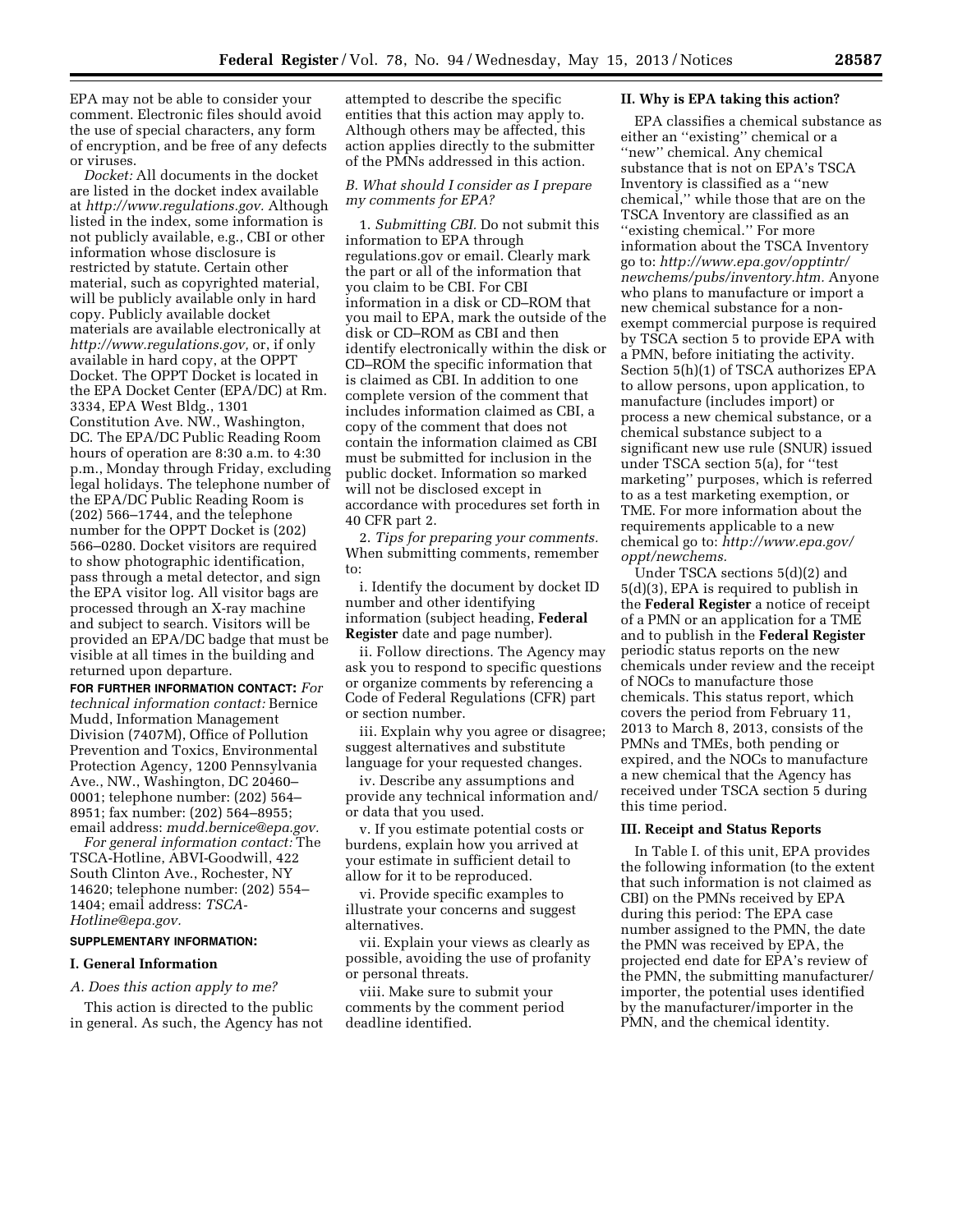| TABLE $I$ —88 PMNS RECEIVED FROM $2/11/13$ to $3/11/13$ |  |  |  |  |  |  |
|---------------------------------------------------------|--|--|--|--|--|--|
|---------------------------------------------------------|--|--|--|--|--|--|

| Case No.                            | Received<br>date                 | Projected<br>notice<br>end date  | Manufacturer/Importer                       | Use                                                                                                                                                                                                                                                                 | Chemical                                                                                                                                                                                                                                                                                                     |
|-------------------------------------|----------------------------------|----------------------------------|---------------------------------------------|---------------------------------------------------------------------------------------------------------------------------------------------------------------------------------------------------------------------------------------------------------------------|--------------------------------------------------------------------------------------------------------------------------------------------------------------------------------------------------------------------------------------------------------------------------------------------------------------|
| P-13-0250                           | 2/4/2013                         | 5/4/2013                         | CBI                                         | (G) Pigment additive                                                                                                                                                                                                                                                | (G) Oxiranylpropyl silsesquioxanes<br>hydroxy terminated.                                                                                                                                                                                                                                                    |
| P-13-0251                           | 2/4/2013                         | 5/4/2013                         | CBI                                         | (G) Pigment additive                                                                                                                                                                                                                                                | (G) Aminopropyl silsesquioxanes hy-<br>droxy terminated.                                                                                                                                                                                                                                                     |
| P-13-0252                           | 2/4/2013                         | 5/4/2013                         | International Flavors &<br>Fragrances, Inc. | (S) Fragrance ingredient<br>for use in fragrances<br>for soaps, detergents,<br>cleaners and other<br>household products.                                                                                                                                            | 4,7-Methano-1H-inden-5-ol,<br>(S)<br>octahydro-2,4,5-trimethyl-.                                                                                                                                                                                                                                             |
| P-13-0253                           | 2/4/2013                         | 5/4/2013                         | Dow Chemical Company                        | (S) Organic marker for<br>petroleum products.                                                                                                                                                                                                                       | (G) Tritylated ether.                                                                                                                                                                                                                                                                                        |
| P-13-0254                           | 2/4/2013                         | 5/4/2013                         | Dow Chemical Company                        | (S) Organic marker for<br>petroleum products.                                                                                                                                                                                                                       | (G) Tritylated ether.                                                                                                                                                                                                                                                                                        |
| P-13-0255                           | 2/4/2013                         | 5/4/2013                         | Dow Chemical Company                        | (S) Organic marker for<br>petroleum products.                                                                                                                                                                                                                       | (G) Tritylated ether.                                                                                                                                                                                                                                                                                        |
| P-13-0256                           | 2/4/2013                         | 5/4/2013                         | Dow Chemical Company                        | (S) Organic marker for<br>petroleum products.                                                                                                                                                                                                                       | (G) Tritylated ether.                                                                                                                                                                                                                                                                                        |
| P-13-0257                           | 2/4/2013                         | 5/4/2013                         | Dow Chemical Company                        | (S) Organic marker for<br>petroleum products.                                                                                                                                                                                                                       | (G) Tritylated ether.                                                                                                                                                                                                                                                                                        |
| P-13-0258                           | 2/4/2013                         | 5/4/2013                         | Dow Chemical Company                        | (S) Organic marker for<br>petroleum products.                                                                                                                                                                                                                       | (G) Tritylated ether.                                                                                                                                                                                                                                                                                        |
| P-13-0259                           | 2/5/2013                         | 5/5/2013                         | CBI                                         | (S) Extreme pressure,<br>anti-wear additive for<br>greases and oils con-<br>taining the PMN sub-<br>stance and sulfurized<br>isobutylene.                                                                                                                           | Antimony<br>(G)<br>tris(dialkyldithiocarbamate).                                                                                                                                                                                                                                                             |
| P-13-0260                           | 2/5/2013                         | 5/5/2013                         | CBI                                         | (S) Extreme pressure,<br>anti-wear additive for<br>greases and oils con-<br>taining the PMN sub-<br>stance and process<br>oil; extreme pressure,<br>anti-wear additive for<br>greases and oil con-<br>taining the PMN sub-<br>stance and sulfurized<br>isobutylene. | (G) Zinc bis(dialkyldithiocarbamate).                                                                                                                                                                                                                                                                        |
| P-13-0261                           | 2/5/2013                         | 5/5/2013                         | CBI                                         | (G) Destructive use                                                                                                                                                                                                                                                 | Organometallic<br>(G)<br>polymerization<br>catalyst.                                                                                                                                                                                                                                                         |
| P-13-0262<br>P-13-0263<br>P-13-0264 | 2/5/2013<br>2/6/2013<br>2/6/2013 | 5/5/2013<br>5/6/2013<br>5/6/2013 | CBI<br>Sika Corporation<br>CBI              | (S) Coatings additive<br>(G) Adhesive<br>(G) Fragrance material<br>for highly dispersive<br>use.                                                                                                                                                                    | (G) Epoxysilane homopolymer.<br>(G) Epoxy adduct.<br>(G) Isomers of aliphatic substituted<br>quinoline.                                                                                                                                                                                                      |
| P-13-0265                           | 2/7/2013                         | 5/7/2013                         |                                             | (G) Ingredient used in<br>coatings.                                                                                                                                                                                                                                 | (G) Substituted propenoic acid, alkyl<br>polymer<br>with<br>ester,<br>alkyl<br>propenoate, carbomonocycle, sub-<br>stituted alkyl propenoate,<br>sub-<br>stituted alkyl propenoate, 2-prope-<br>noic acid and alkyl carbopolycyclic<br>ester, tert-bu peroxide-initiated,<br>compounds with triethanolamine. |
| P-13-0266                           | 2/7/2013                         | 5/7/2013                         | CBI                                         | (G) Fire-retardant for<br>polycarbonate.                                                                                                                                                                                                                            | (G)<br>Heteromonocycle,<br>decasubstituted.                                                                                                                                                                                                                                                                  |
| P-13-0267<br>P-13-0268              | 2/8/2013<br>2/8/2013             | 5/8/2013<br>5/8/2013             | Croda, Inc.                                 | (G) Polymer additive<br>(G) Adhesive formulation<br>additive.                                                                                                                                                                                                       | (G) Fatty acid amide.<br>(G) Rosin ester cycloadduct.                                                                                                                                                                                                                                                        |
| P-13-0269                           | 2/8/2013                         | 5/8/2013                         |                                             | (G) Polyol component<br>for polyurethane pro-<br>duction.                                                                                                                                                                                                           | (G) Alkoxylated alcohol.                                                                                                                                                                                                                                                                                     |
| P-13-0270<br>P-13-0271              | 2/11/2013<br>2/12/2013           | 5/11/2013<br>5/12/2013           | Dow Chemical Company<br>CBI                 | (G) Catalyst component<br>(S) Polyurethane<br>prepolymer for binder                                                                                                                                                                                                 | (G) Aromatic dibenzoate.<br>(G) Aliphatic polyester polyol.                                                                                                                                                                                                                                                  |
| P-13-0272                           | 2/12/2013                        | 5/12/2013                        |                                             | applications.<br>(S) Polyurethane<br>prepolymer for binder<br>applications.                                                                                                                                                                                         | (G) Aliphatic polyester polyol.                                                                                                                                                                                                                                                                              |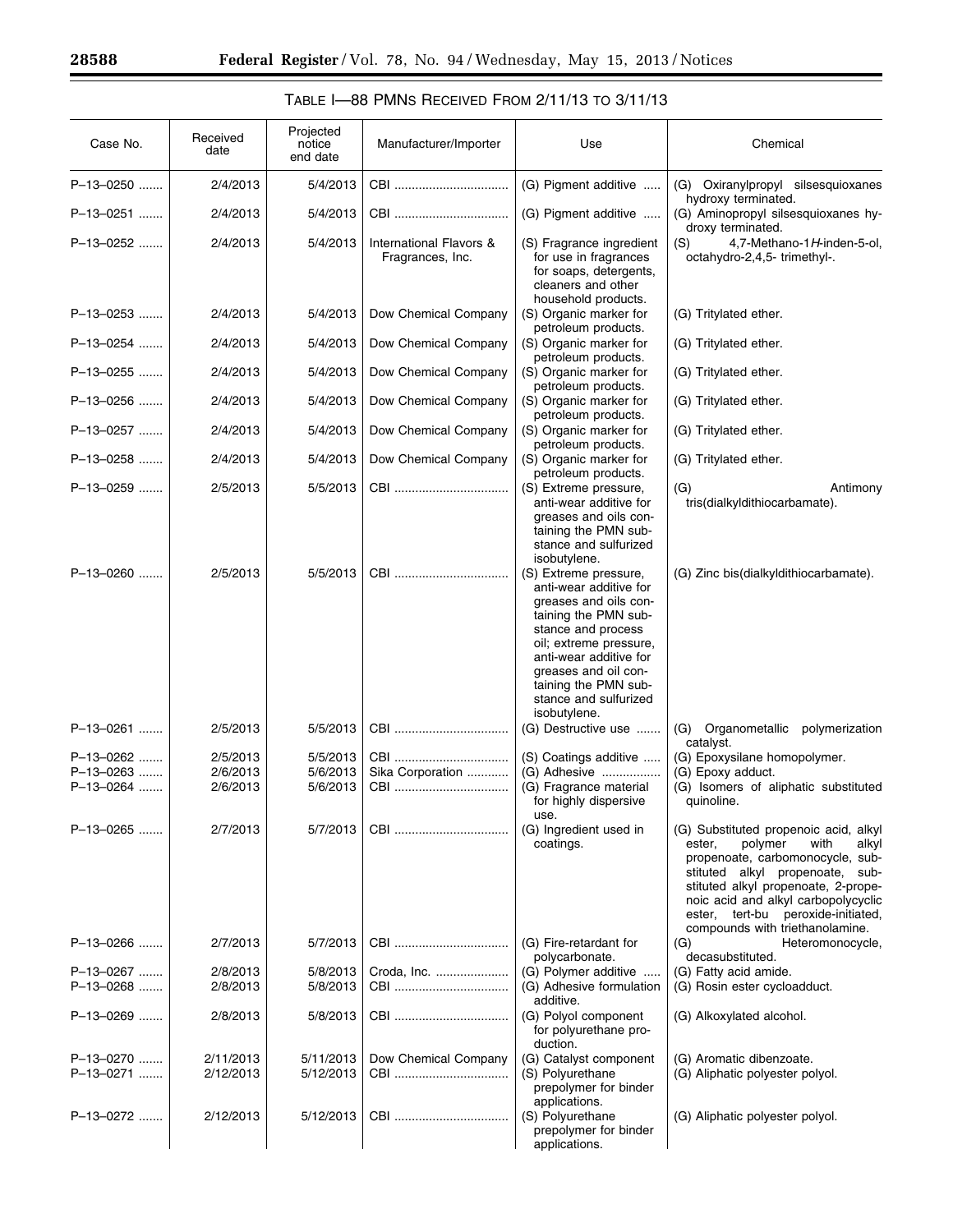# TABLE I—88 PMNS RECEIVED FROM 2/11/13 TO 3/11/13—Continued

| Case No.               | Received<br>date       | Projected<br>notice<br>end date | Manufacturer/Importer            | Use                                                                                 | Chemical                                                                                                                                                              |
|------------------------|------------------------|---------------------------------|----------------------------------|-------------------------------------------------------------------------------------|-----------------------------------------------------------------------------------------------------------------------------------------------------------------------|
| P-13-0273              | 2/12/2013              | 5/12/2013                       | CBI                              | (S) Polyurethane<br>prepolymer for binder<br>applications.                          | (G) Aliphatic polyester polyol.                                                                                                                                       |
| P-13-0274              | 2/12/2013              | 5/12/2013                       | CBI                              | (S) Polyurethane<br>prepolymer for binder<br>applications.                          | (G) Aliphatic polyester polyol.                                                                                                                                       |
| P-13-0275              | 2/12/2013              | 5/12/2013                       | CBI                              | (S) Polyurethane<br>prepolymer for binder<br>applications.                          | (G) Aliphatic polyester polyol.                                                                                                                                       |
| P-13-0276              | 2/12/2013              | 5/12/2013                       | CBI                              | (S) Polyurethane<br>prepolymer for binder<br>applications.                          | (G) Aliphatic polyester polyol.                                                                                                                                       |
| P-13-0277              | 2/12/2013              | 5/12/2013                       | Scott Bader, Inc.                | (G) Fabrication of com-<br>posite articles.                                         | (G) Unsaturated urethane methacry-<br>late.                                                                                                                           |
| P-13-0278              | 2/12/2013              | 5/12/2013                       | Dow Chemical U.S.A.              | (S) Component rigid<br>polyurethane foam for<br>appliances.                         | (G) Reaction of product of benzene<br>dicarboxylic acid, polyether polyol<br>and propylene oxide.                                                                     |
| P-13-0279              | 2/12/2013              | 5/12/2013                       |                                  | (G) Additive, open, non-<br>dispersive use.                                         | Poly(ethylenoxide-co-(2-<br>(G)<br>ethylhexyl)glycidether-co-<br>cresylglycidether).                                                                                  |
| P-13-0280              | 2/12/2013              | 5/12/2013                       | CBI                              | (G) Additive, open, non-<br>dispersive use.                                         | (G)<br>Poly(ethylenoxide-co-(2-<br>ethylhexyl)glycidether-co-<br>cresylglycidether).                                                                                  |
| P-13-0281              | 2/13/2013              | 5/13/2013                       | DIC International (USA),<br>LLC. | (G) Sizing agent                                                                    | (G) Silated polyether type poly-<br>urethane resin.                                                                                                                   |
| P-13-0282              | 2/13/2013              | 5/13/2013                       | DIC International (USA),<br>LLC. | (G) A component for the<br>building paint material.                                 | (G) Trifluoroethene polymer with, 4-<br>(ethenyloxy)-1-butanol, olefin co-<br>polymers and amine.                                                                     |
| P-13-0283              | 2/13/2013              | 5/13/2013                       | CBI                              | (G) Additive, open, non-<br>dispersive use.                                         | (G) Polyakylene glycol methyl-2-<br>propenoate, polymer with alkyl-<br>substituted 2-propenoate.                                                                      |
| P-13-0284              | 2/13/2013              | 5/13/2013                       | DIC International (USA),<br>LLC. | (G) A component of<br>building paint material.                                      | (G) Trifluoroethene polymer with, 4-<br>(ethenyloxy)-1-butanol,<br>ethene,<br>ethoxy- and olefin ethoxy copoly-<br>mer.                                               |
| P-13-0285              | 2/15/2013              | 5/15/2013                       | CBI                              | (G) Used in the manu-<br>facture of an article.                                     | (G) Polyamic acid.                                                                                                                                                    |
| P-13-0286<br>P-13-0287 | 2/14/2013<br>2/15/2013 | 5/14/2013<br>5/15/2013          | CBI<br>CBI                       | (G) Polyol monomer<br>(G) Curing agent; start-<br>ing material for curing<br>agent. | (G) Soybean oil polyol.<br>(G) Cyanoethylated diamine.                                                                                                                |
| P-13-0288              | 2/15/2013              | 5/15/2013                       | CBI                              | (G) Polymer precursor-<br>site limited.                                             | (G) Fluorinated diamine.                                                                                                                                              |
| P-13-0289              | 2/15/2013              | 5/15/2013                       |                                  | (G) Additive component<br>to engine lubricants.                                     | (G)<br>Alkanoic<br>acid,<br>tetramethylheteromonocycle ester.                                                                                                         |
| P-13-0290              | 2/18/2013              | 5/18/2013                       | Infineum USA, L.P.               | (G) Component in fuel<br>additive.                                                  | (G) Copolymer of alkyl methacrylate<br>and substituted amino alkyl meth-<br>acrylate.                                                                                 |
| P-13-0291              | 2/18/2013              | 5/18/2013                       |                                  | (S) Epoxy curing agent                                                              | (G) Formaldehyde, polymer with 2-<br>(chloromethyl) oxirane,<br>cycloaliphatic<br>amine,<br>$4,4'$ - $(1 -$<br>methylethylidene)bis[phenol]<br>and<br>2-methylphenol. |
| P-13-0292              | 2/18/2013              | 5/18/2013                       | CBI                              | (G) Open, non-disper-<br>sive.                                                      | (G) Organophosphorus polymer.                                                                                                                                         |
| P-13-0293<br>P-13-0294 | 2/18/2013<br>2/18/2013 | 5/18/2013<br>5/18/2013          | Dow Chemical Company             | (S) Oilfield demulsifier<br>(S) Coatings crosslinker                                | (G) Epoxy adduct alkoxylate.<br>1,3-Propanetriol,<br>(S)<br>$2$ -ethyl- $2$ -<br>(hydroxymethyl)-,<br>polymer<br>with<br>$1,3-$                                       |
|                        |                        |                                 |                                  |                                                                                     | diisocyanatomethylbenzen-<br>e, alpha.-hydro-.omega.-<br>hydroxypoly[oxy(methyl-1,2-<br>ethanediyl)]<br>and.alpha.,.alppha.',.alpha.-1.                               |
| P-13-0295<br>P-13-0296 | 2/19/2013<br>2/19/2013 | 5/19/2013<br>5/19/2013          | CBI                              | (S) Rheology modifier<br>(G) Coatings for textile                                   | (G) Rubber epoxy adduct.<br>(G) Polyurethane dispersion water.                                                                                                        |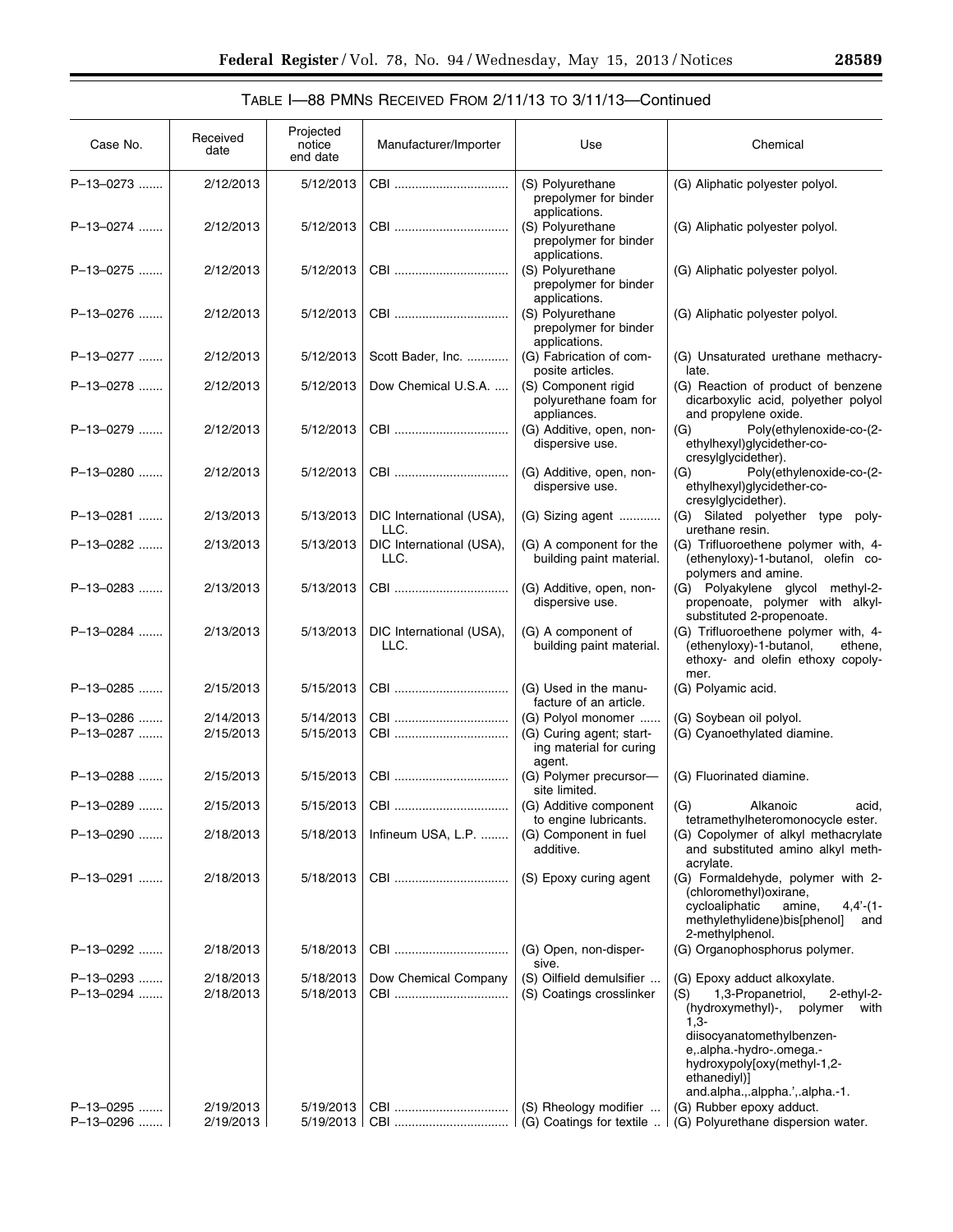| TABLE I-88 PMNS RECEIVED FROM 2/11/13 TO 3/11/13-Continued |  |
|------------------------------------------------------------|--|
|------------------------------------------------------------|--|

| Case No.  | Received<br>date | Projected<br>notice<br>end date | Manufacturer/Importer                                                            | Use                                                                                                                      | Chemical                                                                                                                                                                                                                                                                                                           |
|-----------|------------------|---------------------------------|----------------------------------------------------------------------------------|--------------------------------------------------------------------------------------------------------------------------|--------------------------------------------------------------------------------------------------------------------------------------------------------------------------------------------------------------------------------------------------------------------------------------------------------------------|
| P-13-0297 | 2/19/2013        | 5/19/2013                       | Mane, USA                                                                        | (S) Fragrance ingredient<br>in a consumer prod-<br>uct; fragrance in a<br>consumer product; fra-<br>grance in a consumer | (S) 9-Decen-2-one.                                                                                                                                                                                                                                                                                                 |
| P-13-0298 | 2/19/2013        | 5/19/2013                       | Cytec Industries, Inc.                                                           | product.<br>(G) Resin for non-dis-<br>persive uses.                                                                      | (G) Alkenoic acid, polymer with<br>alkadiene and alkenenitrile, sub-<br>stituted alkyl-terminated, polymers<br>with substituted carbomonocycles,<br>alkoxy-terminated-substituted alkyl-<br>alkadiene<br>substituted<br>polymer,<br>carbomonocycle and halogen sub-<br>stituted carbomonocycle.                    |
| P-13-0299 | 2/19/2013        | 5/19/2013                       | CBI                                                                              | (G) Production aid in re-                                                                                                | (G) Furandione derivative reaction                                                                                                                                                                                                                                                                                 |
| P-13-0300 | 2/20/2013        | 5/20/2013                       | Henkel Corporation                                                               | finery operations.<br>(S) Site limited isolated<br>intermediate.                                                         | products.<br>(S)<br>4,7-Methano-1H-indene-2,6-<br>dicarboxylic<br>acid,<br>3a, 4, 7, 7a<br>tetrahydro-.                                                                                                                                                                                                            |
| P-13-0301 | 2/21/2013        | 5/21/2013                       | CBI                                                                              | (S) Impact modifier for<br>plastics compounding.                                                                         | (G) Acrylate polymer.                                                                                                                                                                                                                                                                                              |
| P-13-0302 | 2/21/2013        | 5/21/2013                       | CBI                                                                              | (G) Contained use, light-<br>ing component.                                                                              | (G) Inorganic rare earth compound.                                                                                                                                                                                                                                                                                 |
| P-13-0303 | 2/21/2013        | 5/21/2013                       | Infineum USA, L.P.                                                               | (G) Chemical compo-<br>nents for fuel and fuel<br>additives.                                                             | (G) Substituted phenol formaldehyde<br>polymer.                                                                                                                                                                                                                                                                    |
| P-13-0304 | 2/21/2013        | 5/21/2013                       | Apollo Chemical                                                                  | (S) Acid donor for dye-<br>ing nylon and nylon<br>containing fabrics.                                                    | (S)<br>Ethanol,<br>$2,2'$ -oxybis- $,1,1'$ -<br>diformate.                                                                                                                                                                                                                                                         |
| P-13-0305 | 2/21/2013        | 5/21/2013                       | 3M Company-group<br>compliance 3m auto-<br>motive and chemical<br>markets group. | (G) Intermediate                                                                                                         | (G) Fluorinated ester.                                                                                                                                                                                                                                                                                             |
| P-13-0306 | 2/21/2013        | 5/21/2013                       | Kimberly-Clark Corpora-<br>tion.                                                 | (G) Binder for fiber<br>(open, non-dispersive<br>use).                                                                   | (G) Acrylic copolymer.                                                                                                                                                                                                                                                                                             |
| P-13-0307 | 2/21/2013        | 5/21/2013                       | CBI                                                                              | (G) Component of man-<br>ufactured consumer<br>article-contained use.                                                    | (G) Substituted carbocycle, N-[[[4-<br>[[(4-substituted<br>carbo-<br>cyclic)amino]sulfonyl]carbocycli<br>claminolcarbonyll-4-methyl-.                                                                                                                                                                              |
| P-13-0308 | 2/22/2013        | 5/22/2013                       | Dow Chemical Company                                                             | (S) Frother in mining; in-<br>termediate or raw ma-<br>terial to manufacture<br>mining frother.                          | 4-Nonanone,<br>2,6,8-trimethyl-,<br>(S)<br>manufactured of, by-products from,<br>distant residues.                                                                                                                                                                                                                 |
| P-13-0309 | 2/22/2013        | 5/22/2013                       | Huntsman Corporation                                                             | (S) Component of a pig-<br>ment dispersant blend<br>for inks and coatings.                                               | (S)<br>$C_{9-11}$ -branched,<br>Alcohols,<br>ethoxylated propoxylated.                                                                                                                                                                                                                                             |
| P-13-0310 | 2/22/2013        | 5/22/2013                       |                                                                                  | (S) Polymer intermediate                                                                                                 | (G) Substituted polyurethane poly-<br>mer.                                                                                                                                                                                                                                                                         |
| P-13-0311 | 2/22/2013        | 5/22/2013                       | CBI                                                                              | (G) An open, non-dis-<br>persive use.                                                                                    | (G) Styrene maleic acid ester copoly-<br>mer.                                                                                                                                                                                                                                                                      |
| P-13-0312 | 2/25/2013        | 5/25/2013                       |                                                                                  | (S) Waterborne acrylic<br>resin for use in coat-<br>ings.                                                                | (G) Waterborne acrylic.                                                                                                                                                                                                                                                                                            |
| P-13-0313 | 2/25/2013        | 5/25/2013                       |                                                                                  | (G) Protective coating                                                                                                   | (G) 1,3-Isobenzofurandione, 5,5'-[(1-<br>methylethylidene)bis(4,1-<br>phenyleneoxy)]bis, polymer with<br>$3,3'-1,3-$<br>phenylenebi-<br>s(oxy)]bis[benzenamine,],<br>sulfonylbis[aminophenol] and 3,3'-<br>$(1,1,3,3$ -tetramethyl-1,3-<br>disiloxanediyl)bis[1-propanamine],<br>reaction products with arylamine. |
| P-13-0314 | 2/26/2013        | 5/26/2013                       | Gelest, Inc.                                                                     | (S) Research; various<br>typical silicone appli-<br>cations, e.g. lubricant<br>additive to paints,<br>waxes.             | (S) Siloxanes and silicones, di-me,<br>bu group-terminated.                                                                                                                                                                                                                                                        |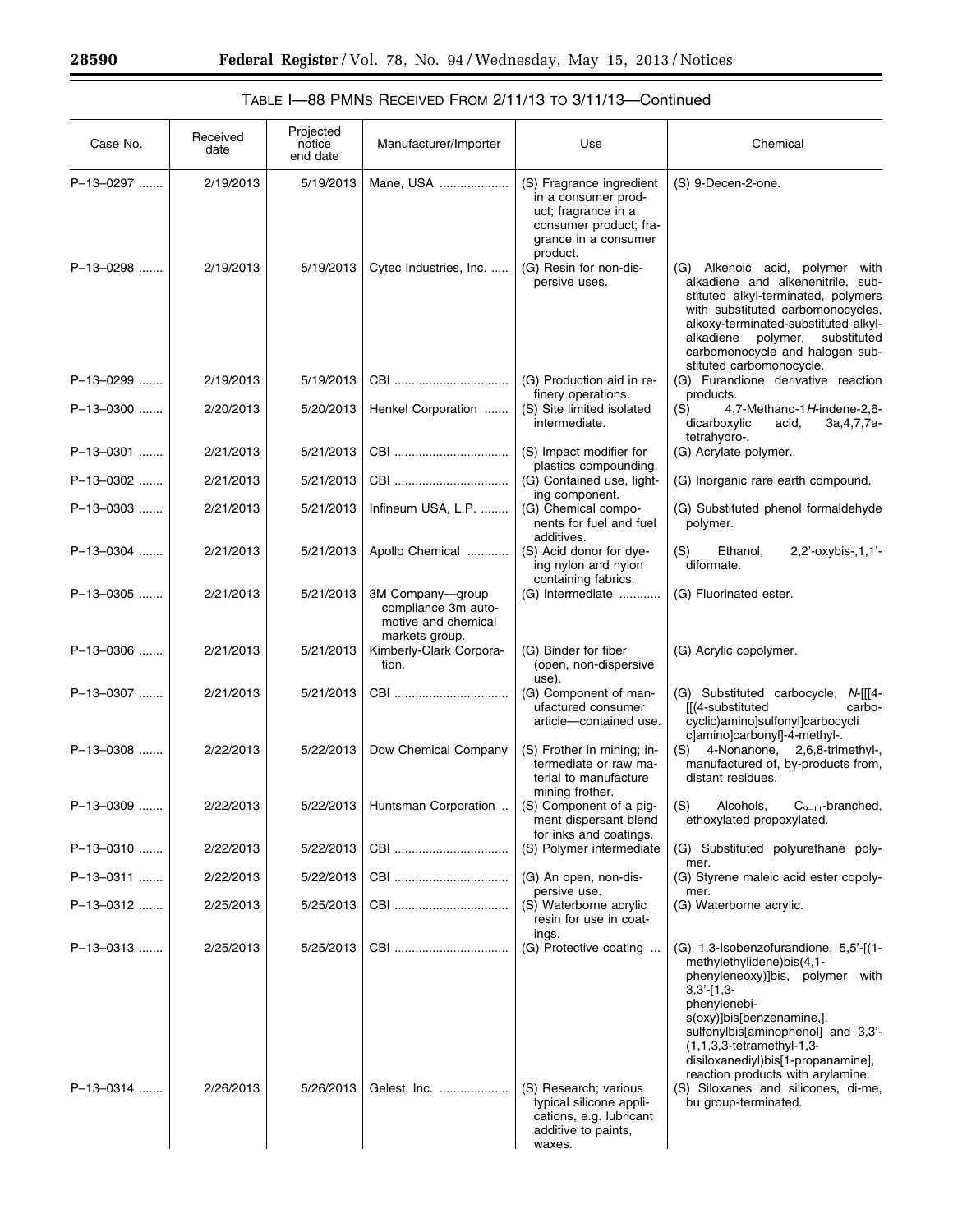# TABLE I—88 PMNS RECEIVED FROM 2/11/13 TO 3/11/13—Continued

| Case No.    | Received<br>date | Projected<br>notice<br>end date | Manufacturer/Importer                       | Use                                                                                                                      | Chemical                                                                                                                                                                                                                                                                                          |
|-------------|------------------|---------------------------------|---------------------------------------------|--------------------------------------------------------------------------------------------------------------------------|---------------------------------------------------------------------------------------------------------------------------------------------------------------------------------------------------------------------------------------------------------------------------------------------------|
| P-13-0315   | 2/27/2013        | 5/27/2013                       | CBI                                         | (G) Printing additive                                                                                                    | (G) 1,4-Benzenedicarboxylic acid,<br>substituted-2,5-<br>polymer<br>with<br>furandione, carboxylic acid, sub-<br>carbomonocycle<br>stituted<br>substituted<br>ethoxylated,<br>carbomonocycle propoxylated and                                                                                     |
| P-13-0316   | 2/27/2013        | 5/27/2013                       | CBI                                         | (G) Structural material<br>(open, non-dispersive).                                                                       | polyol.<br>(G) Copolymer of methacryclic acid<br>derivatives.                                                                                                                                                                                                                                     |
| P-13-0317   | 2/27/2013        | 5/27/2013                       |                                             | (G) Additive, open, non-<br>dispersive.                                                                                  | (G) Polyether ester.                                                                                                                                                                                                                                                                              |
| P-13-0318   | 3/1/2013         | 5/29/2013                       | CBI                                         | (G) Industrial feedstock<br>chemical.                                                                                    | (G) Glycerides, $C_{14-18}$ , $C_{16}-C_{18}$ un-<br>saturated, from fermentation.                                                                                                                                                                                                                |
| P-13-0319   | 3/1/2013         | 5/29/2013                       |                                             | (G) Industrial feedstock<br>chemical.                                                                                    | (G) Glycerides, $C_{14-18}$ , $C_{16}$ - $C_{18}$ un-<br>saturated, from fermentation.                                                                                                                                                                                                            |
| P-13-0320   | 3/1/2013         | 5/29/2013                       | Nippon Kayaku America,<br>Inc               | (S) Insulator for power<br>capacitors.                                                                                   | (G) Substituted dicarboxylic acid,<br>polymer<br>with<br>substituted<br>benzenamine<br>and<br>substituted<br>dicarboxylic acid.                                                                                                                                                                   |
| P-13-0321   | 2/28/2013        | 5/28/2013                       | International Flavors &<br>Fragrances, Inc. | (S) Fragrance ingredient<br>for use in fragrances<br>for soaps, detergents,<br>cleaners and other<br>household products. | 5H-Cyclopenta[h]quinazoline,<br>(S)<br>6,7,8,9-tetrahydro-7,7,8,8,9,9-<br>pentamethyl-.                                                                                                                                                                                                           |
| P-13-0322   | 3/5/2013         | 6/2/2013                        | CBI                                         | (G) Adhesive                                                                                                             | (G) Substituted carboxylic acid, poly-<br>mer with alkanediol, substituted<br>alkylakane,<br>substituted<br>carbomonocycle and sodium sub-<br>alkyl<br>stituted<br>amino<br>alkanessulfonate (1:1).                                                                                               |
| P-13-0323   | 3/5/2013         | 6/2/2013                        | CBI                                         | (G) Additive for foam ap-<br>plications.                                                                                 | (G) Phosphonic acid, [1[(5,5-dialkyl-<br>2-substituted-substituted<br>heteromonocycle]-1-alkyl]-, dialkyl<br>ester.                                                                                                                                                                               |
| P-13-0324   | 3/5/2013         | 6/2/2013                        | Alberdingk Boley Inc.                       | (S) Wood coatings; plas-<br>tics coatings; leather<br>and textile impregna-<br>tion.                                     | (G) Castor oil, dehydrated, polymer<br>with alkyldioic acid, polymer with<br>alkyl diols, hydroxy(hydroxymethyl)<br>akylylpropanoic acid, methylenebis<br>[isocyanatocycloalkane] and alkyl<br>glycol.                                                                                            |
| P-13-0325   | 3/5/2013         | 6/2/2013                        | Alberdingk Boley, Inc.                      | (S) Wood coatings; plas-<br>tics coatings; leather<br>and textile impregna-<br>tion.                                     | (G) Castor oil, dehydrated, polymer<br>with di-alkyl<br>carbonate,<br>alkyl<br>diamine, alkyl diol, dihydroxyalkyl<br>carboxylic acid and methylenebis<br>[isocyanatocycloalkane]-,<br>com-<br>pound with trialkylamine.                                                                          |
| P-13-0326   | 3/5/2013         | 6/2/2013                        | Alberdingk Boley, Inc.                      | (S) Wood coatings; plas-<br>tics coatings; leather<br>and textile impregna-<br>tion.                                     | (G) Castor oil, dehydrated, polymer<br>with alkyl diamine, dihydroxyalkyl<br>carboxylic<br>acid,<br>aromatic<br>azinetriamine,<br>methylenebis<br>[isocyanatocycloalkane]-,<br>com-<br>pounds with trialkylamine.                                                                                 |
| P-13-0327   | 3/5/2013         | 6/2/2013                        | Alberdingk Boley, Inc.                      | (S) Wood coatings; plas-<br>tics coatings; leather<br>and textile impregna-<br>tion.                                     | (G) Castor oil, dehydrated, polymer<br>with alkyldioic acid, alkyldiamine,<br>alkyldiol, dihydroxyalkyl carboxylic<br>acid,<br>methylenebis<br>[isocyanatocyclohexane], alkyl gly-<br>col.<br>and<br>polyethylene<br>glycol<br>bis(hydroxymethyl)alkyl me ether,<br>compound with trialkyl amine. |
| $P-13-0328$ | 3/5/2013         | 6/2/2013                        |                                             | (G) Ingredient used in<br>coatings.                                                                                      | (G) Hexanedioic acid, polymer with<br>alkyl<br>diols,<br>$1,3-$<br>isobenzofuranedione,<br>aliphatic<br>diisocyanates, hydroxyalkyl sub-<br>stituted<br>propanediol,<br>hydroxyalkylpropanoic acid, com-<br>pound<br>with<br>(dimethylamino)ethanol.                                              |
| P-13-0329.  | 3/5/2013         |                                 | $6/2/2013$ Firmenich Incorporated           | (S) Fragrance material                                                                                                   | (S) Olive leaf extract.                                                                                                                                                                                                                                                                           |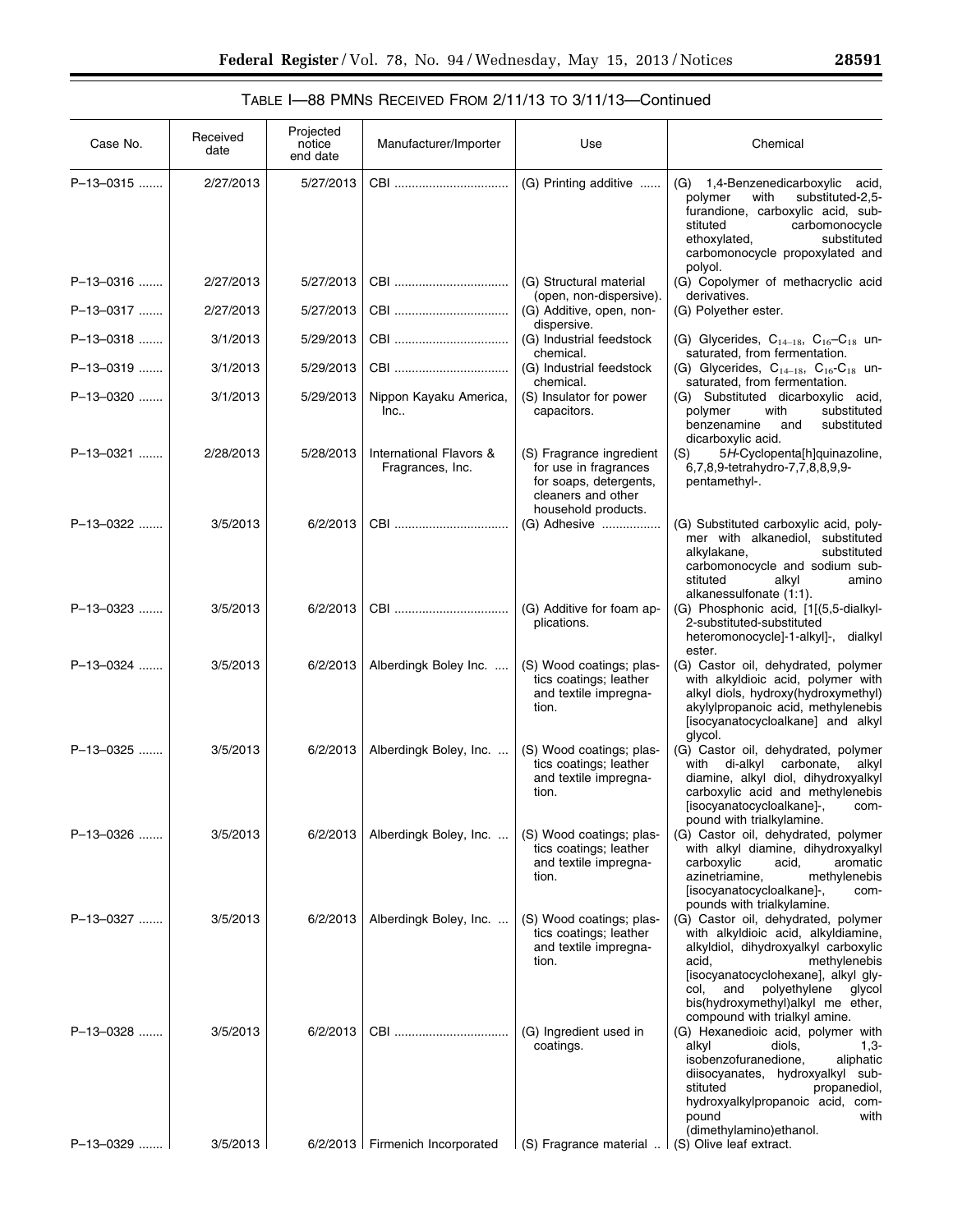| Case No.    | Received<br>date | Projected<br>notice<br>end date | Manufacturer/Importer                                  | Use                                                                                                                                     | Chemical                                                                                                                                                                                                                                                                                                                                          |
|-------------|------------------|---------------------------------|--------------------------------------------------------|-----------------------------------------------------------------------------------------------------------------------------------------|---------------------------------------------------------------------------------------------------------------------------------------------------------------------------------------------------------------------------------------------------------------------------------------------------------------------------------------------------|
| P-13-0330   | 3/5/2013         | 6/2/2013                        | Alberdingk Noley, Inc.                                 | (S) Coating for leather<br>and textiles.                                                                                                | (G) Fatty acids, C <sub>18</sub> , dimers, dialkyl<br>esters, hydrogenated,<br>polymers<br>with alkanedioic acid, 1,3-bis-<br>(isocyanato-1-alkyl)benzene, 3-hy-<br>droxy-2-(hydroxymethyl)-2-<br>alkylpropenoic<br>acid,<br>1,1'<br>methylenebis<br>[isocyanatocycloalkane], neopentyl<br>glycol and oxepanone compounds<br>with trialkyl amine. |
| P-13-0331   | 3/6/2013         | 6/3/2013                        | <b>Wansheng Material</b><br>Science (USA) Co.,<br>Ltd. | (S) Flame retardant                                                                                                                     | (S) Phosphoric acid, P,P'-(oxydi-2,1-<br>ethanediyl) P, P, P', P"-tetrakis(2-<br>chloro-1-methylethyl) ester.                                                                                                                                                                                                                                     |
| P-13-0332   | 3/7/2013         | 6/4/2013                        | Alberdingk Boley, Inc.                                 | (S) Wood coatings                                                                                                                       | (G) Propenoic acid ester, polymer<br>with<br>N-<br>(dimethyloxoalkyl) alkylamide, alkyl<br>propenoate<br>alkyl<br>and<br>alkyl<br>propenoate.                                                                                                                                                                                                     |
| $P-13-0333$ | 3/7/2013         | 6/4/2013                        | Alberdingk Boley, Inc.                                 | (S) Wood coatings                                                                                                                       | (G) Propenoic acid ester, polymer<br>N-<br>with<br>(dimethyloxoalkyl) alkylamide, alkyl<br>propenoate, alkyl alkyl propenoate<br>alkyldiyl<br>alkyl<br>bis(alkyl<br>and<br>propenoate).                                                                                                                                                           |
| P-13-0334   | 3/7/2013         | 6/4/2013                        | Alberdingk Boley, Inc.                                 | (S) Wood coatings                                                                                                                       | (G) Propenoic acid ester, polymer<br>propenoate,<br>with<br>alkyl<br>N-<br>(dimethyloxoalkyl)alkylamide,<br>alkenylbenzene, alkyl propenoate,<br>and alkyl alkyldiyl propenoate.                                                                                                                                                                  |
| P-13-0335   | 3/7/2013         | 6/4/2013                        | Alberdingk Boley, Inc.                                 | (S) Wood coatings                                                                                                                       | (G) Propenoic acid ester, polymer<br>with<br>alkyl<br>propenoate,<br>N-<br>(dimethyloxoalkyl)alkylamide,<br>alkenylbenzene and alkyl<br>alkyl<br>propenoate.                                                                                                                                                                                      |
| $P-13-0336$ | 3/7/2013         | 6/4/2013                        | Mane, USA                                              | (S) Fragrance added to<br>a consumer product;<br>fragrance within a<br>consumer product; fra-<br>grance within a con-<br>sumer product. | Acetonitrile,<br>$2-(2,4,4-$<br>(S)<br>trimethylcyclopentylidene)-.                                                                                                                                                                                                                                                                               |
| P-13-0337   | 2/20/2013        | 5/20/2013                       |                                                        | (G) Floor care product                                                                                                                  | (G) Fatty acid phthalate alkyd poly-<br>mer.                                                                                                                                                                                                                                                                                                      |

# TABLE I—88 PMNS RECEIVED FROM 2/11/13 TO 3/11/13—Continued

In Table II. of this unit, EPA provides the following information (to the extent that such information is not claimed as CBI) on the TMEs received by EPA

during this period: The EPA case number assigned to the TME, the date the TME was received by EPA, the projected end date for EPA's review of the TME, the submitting manufacturer/ importer, the potential uses identified by the manufacturer/importer in the TME, and the chemical identity.

|  | TABLE II-2 TMES RECEIVED FROM 2/11/13 TO 3/08/13 |
|--|--------------------------------------------------|
|--|--------------------------------------------------|

| Case No.            | Received<br>date | Projected<br>notice<br>end date | Manufacturer/Im-<br>porter | Use                                                | Chemical                                                                                                                                                                                                                                                                                                 |
|---------------------|------------------|---------------------------------|----------------------------|----------------------------------------------------|----------------------------------------------------------------------------------------------------------------------------------------------------------------------------------------------------------------------------------------------------------------------------------------------------------|
| $T - 13 -$<br>0008. | 2/19/2013        | 4/4/2013                        | Cytec Industries.<br>Inc.  | (G) Resin for non-<br>dispersive uses.             | (G)<br>with alkadiene and<br>acid,<br>polymer<br>Alkenoic<br>alkenenitrile, substituted alkyl-terminated, polymers<br>with substituted carbomonocycles, alkoxy-terminated-<br>alkyl-alkadiene<br>substituted<br>substituted<br>polymer,<br>carbomonocycle and halogen subsituted<br>carbo-<br>monocycle. |
| $T - 13 -$<br>0009. | 2/19/2013        | 4/4/2013                        | CBI                        | (G) Production aid<br>in refinery oper-<br>ations. | (G) Furandione derivative reaction products.                                                                                                                                                                                                                                                             |

In Table III. of this unit, EPA provides the following information (to the extent

that such information is not claimed as CBI) on the NOCs received by EPA

during this period: The EPA case number assigned to the NOC, the date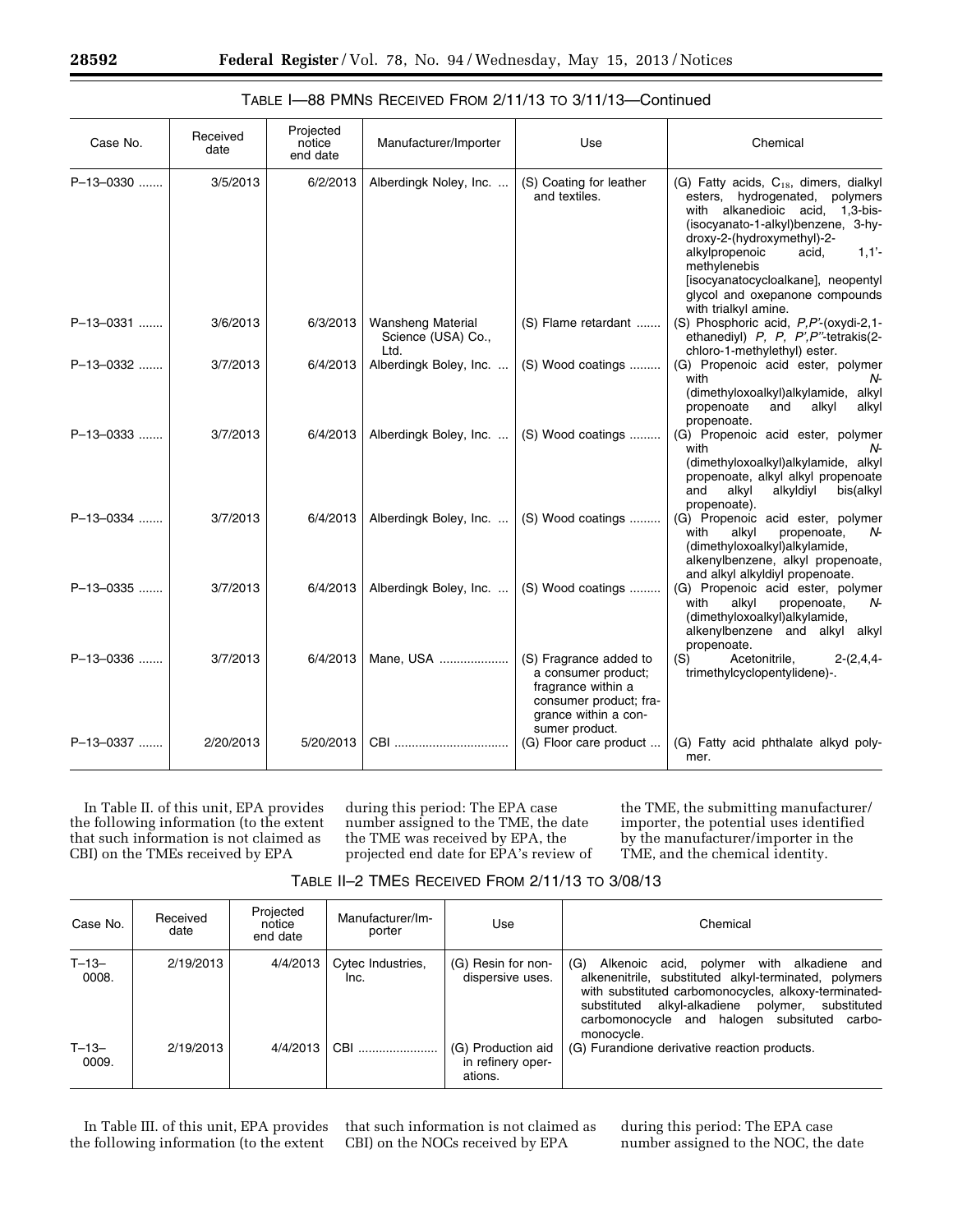-

the NOC was received by EPA, the projected end date for EPA's review of the NOC, and chemical identity.

# TABLE III—50 NOCS RECEIVED FROM 2/11/13 TO 3/08/13

|                        |                       | notice end<br>date    |                                                                                                                                                                                                                                                                                                                                                                                                                                     |
|------------------------|-----------------------|-----------------------|-------------------------------------------------------------------------------------------------------------------------------------------------------------------------------------------------------------------------------------------------------------------------------------------------------------------------------------------------------------------------------------------------------------------------------------|
| P-06-0784              | 2/21/2013             | 2/1/2013              | (S) 1,4-Benzenedicarboxylic acid, dibutyl ester.                                                                                                                                                                                                                                                                                                                                                                                    |
| P-07-0289              | 3/1/2013              | 4/14/2008             | (G) Isocyanate-terminated polyether polyester polyurethane.                                                                                                                                                                                                                                                                                                                                                                         |
| P-09-0369              | 2/25/2013             | 2/22/2013             | (G) Acrylated acrylic copolymer.                                                                                                                                                                                                                                                                                                                                                                                                    |
| P-09-0413              | 2/15/2013             | 1/26/2013             | (G) Formaldehyde, reaction products with alkylphenol, alkylamine, phenol polyalkylene<br>derivs.                                                                                                                                                                                                                                                                                                                                    |
| P-09-0653              | 2/15/2013             | 1/25/2013             | (G) Alkyl-dihydro-dialkyl-benzoxazine.                                                                                                                                                                                                                                                                                                                                                                                              |
| P-10-0305              | 2/18/2013             | 2/2/2013              | (S) Acetic acid ethenyl ester, polymer with ethane and methyl 2-methyl-2-propenoate.                                                                                                                                                                                                                                                                                                                                                |
| P-11-0313              | 2/26/2013             | 2/7/2013              | (G) Hexanedioic acid, polymer with a-hydro-w-hydroxypoly [oxy (methyl-1,2-ethanediyl)],<br>1,1'-methylenebis[4-isocyanatobenzene], and dihydroxydialkyl ether, reaction products<br>with dialkylcarbinol.                                                                                                                                                                                                                           |
| P-11-0391              | 2/26/2013             | 2/25/2013             | (G) Polyether phosphate.                                                                                                                                                                                                                                                                                                                                                                                                            |
| P-11-0505              | 2/15/2013             | 2/8/2013              | (G) Polyester polymer.                                                                                                                                                                                                                                                                                                                                                                                                              |
| P-12-0274              | 2/19/2013             | 12/5/2012             | (G) Polyisocyanate adduct.                                                                                                                                                                                                                                                                                                                                                                                                          |
| P-12-0370              | 2/16/2013             | 1/19/2013             | (G) Phenyl silsesquioxane copolymer.                                                                                                                                                                                                                                                                                                                                                                                                |
| P-12-0379              | 2/13/2013             | 1/18/2013             | (G) Alkyl zinc halide.                                                                                                                                                                                                                                                                                                                                                                                                              |
| P-12-0431              | 2/18/2013             | 1/27/2013             | (G) Phosphazene.                                                                                                                                                                                                                                                                                                                                                                                                                    |
| P-12-0478              | 3/5/2013              | 2/6/2013              | (G) Amine salted polyurethane.                                                                                                                                                                                                                                                                                                                                                                                                      |
| P-12-0500              | 2/22/2013             | 2/7/2013              | (G) Hexanedioc acid, polymer with 2-(chloromethyl) oxirane polymer with 2-ethyl-2-<br>(hydroxymethyl)-1,3-propanediol, alkanedioic acid, 4,4'-(1-methylethylidene)bis[phenol]<br>and oxirane 2-propenoate, 2,2-dimethyl-1,3-propanediol, 1,2-ethanediamine, 1,6-<br>hexanediol, 3-hydroxy-2-(hydroxymethyl)-2-methylpropanoic acid and 5-isocyanato1-<br>1(isocyanatomethyl)-alkylcyclohexane, compound with N,N-diethylethanamine. |
| P-12-0512              | 2/18/2013             | 2/15/2013             | (G) Ultra violet curable polyurethane acrylate.                                                                                                                                                                                                                                                                                                                                                                                     |
| P-12-0538              | 2/12/2013             | 2/4/2013              | (S) 2-Propenoic acid, 2-cyano-, 1-methylheptyl ester.                                                                                                                                                                                                                                                                                                                                                                               |
| P-12-0569              | 2/12/2013             | 2/5/2013              | (S) 1-(Bis(2-hydroxyethyl)amino)-3-chloro-2-propanol.                                                                                                                                                                                                                                                                                                                                                                               |
| P-12-0574              | 2/25/2013             | 1/29/2013             | (G) Carbopolycycle-bis(diazonium), dihalo, chloride (1:2), reaction products with metal chlo-<br>N-(2,4-dialkylphenyl)-oxoalkanamide,<br>calcium<br>carbonate,<br>potassium<br>ride,<br>4-<br>[dioxoalkylamino] substituted benzene (1:1) and sodium hydroxide.                                                                                                                                                                     |
| P-13-0007              | 2/25/2013             | 2/8/2013              | (G) Acrylic acids, polymer with methacrylate esters, styrene and tert-bubenzene<br>carboperoxoate-initiated, compounds with amine.                                                                                                                                                                                                                                                                                                  |
| P-13-0009              | 2/22/2013             | 2/18/2013             | (G) Acrylate functional aliphatic isocyanate polymer blocked with hydroxy aromatic mon-<br>omer.                                                                                                                                                                                                                                                                                                                                    |
| P-13-0011              | 2/22/2013             | 2/20/2013             | (G) Hydroxy-functional epoxyamine polyglycol ester.                                                                                                                                                                                                                                                                                                                                                                                 |
| P-13-0012              | 2/21/2013             | 2/17/2013             | (S) 2-Octenenitrile, 3, 5, 7-trimethyl-.                                                                                                                                                                                                                                                                                                                                                                                            |
| P-13-0017              | 2/25/2013             | 2/8/2013              | (G) Acrylated silicone polymer.                                                                                                                                                                                                                                                                                                                                                                                                     |
| P-13-0018              | 3/1/2013              | 2/6/2013              | (G) Trisodium diethylene triaminepolycarboxylate.                                                                                                                                                                                                                                                                                                                                                                                   |
| P-13-0043              | 3/5/2013              | 2/14/2013             | (S) D-glucopyranose, oligomeric, decyl octyl glycosides, 3-(dodecyldimethylammonio)-2-<br>hydroxypropyl ethers, chlorides, polymers with 1,3-dichloro-2-propanol.                                                                                                                                                                                                                                                                   |
| P-13-0044              | 2/25/2013             | 1/30/2013             | (G) Fatty acid amine.                                                                                                                                                                                                                                                                                                                                                                                                               |
| P-13-0045              | 2/25/2013             | 1/30/2013             | (G) Fatty acid amine.                                                                                                                                                                                                                                                                                                                                                                                                               |
| P-13-0046              | 2/25/2013             | 1/28/2013             | (G) Fatty acid amine.                                                                                                                                                                                                                                                                                                                                                                                                               |
| P-13-0048              | 2/25/2013             | 2/7/2013              | (G) Fatty acid amine.                                                                                                                                                                                                                                                                                                                                                                                                               |
| P-13-0049              | 2/25/2013             | 2/8/2013              | (G) Fatty acids, polymer with acrylic acid, epoxy resin, methacrylate esters, styrene and<br>vegetable-oil fatty acids, tert-bu benzenecarboperoxoate-initiated, compounds with<br>amine.                                                                                                                                                                                                                                           |
| P-13-0052              | 2/28/2013             | 2/15/2013             | (G) Cyclohexyl methacrylic acids, polymer with methacrylate esters, acrylic esters, meth-<br>acrylate polyester polyol, styrene and tert-bu benzenecarboperoxoate-initiated, com-<br>pounds with amine.                                                                                                                                                                                                                             |
| P-13-0054              | 3/4/2013              | 2/8/2013              | (S) 1-piperazine ethanamine, acetate (1:3) Ethanamine, 2,2'-oxybis-, acetate Morpholine,<br>acetate $(1:1)$ .                                                                                                                                                                                                                                                                                                                       |
| P-13-0057              | 2/28/2013             | 2/15/2013             | (G) Acrylic polymer with 2-propenoic acid, 2-methyl-, butyl ester, methacrylic acid esters,<br>acrylic acid esters and alkyl polyester ether acrylate.                                                                                                                                                                                                                                                                              |
| P-13-0063              | 2/25/2013             | 1/30/2013             | (G) Fatty acid amine hydrochloride.                                                                                                                                                                                                                                                                                                                                                                                                 |
| P-13-0064              | 2/25/2013             | 2/1/2013              | (G) Fatty acid amide hydrochloride.                                                                                                                                                                                                                                                                                                                                                                                                 |
| P-13-0065              | 2/25/2013             | 1/30/2013             | (G) Fatty acid amide hydrochloride.                                                                                                                                                                                                                                                                                                                                                                                                 |
| P-13-0066              | 2/25/2013             | 1/30/2013             | (G) Fatty acid amine hydrochloride.                                                                                                                                                                                                                                                                                                                                                                                                 |
| P-13-0067              | 2/25/2013             | 2/7/2013              | (G) Fatty acid amide hydrochloride.                                                                                                                                                                                                                                                                                                                                                                                                 |
| P-13-0068              | 2/25/2013             | 1/30/2013             | (G) Fatty acid amine hydrochloride.                                                                                                                                                                                                                                                                                                                                                                                                 |
| P-13-0072              | 2/25/2013             | 2/1/2013              | (G) Fatty acid amide hydrochloride.                                                                                                                                                                                                                                                                                                                                                                                                 |
| P-13-0073              | 2/25/2013             | 2/1/2013              | (G) Fatty acid amide hydrochloride.                                                                                                                                                                                                                                                                                                                                                                                                 |
| P-13-0075              | 2/25/2013             | 2/1/2013              | (G) Fatty acid amide hydrochloride.                                                                                                                                                                                                                                                                                                                                                                                                 |
| P-13-0076              | 2/25/2013             | 2/1/2013              | (G) Fatty acid amide hydrochloride.                                                                                                                                                                                                                                                                                                                                                                                                 |
| P-13-0077<br>P-13-0078 | 2/25/2013<br>3/1/2013 | 2/7/2013<br>2/28/2013 | (G) Fatty acid amide hydrochloride.<br>(G) Tertiary amine alkyl ether.                                                                                                                                                                                                                                                                                                                                                              |